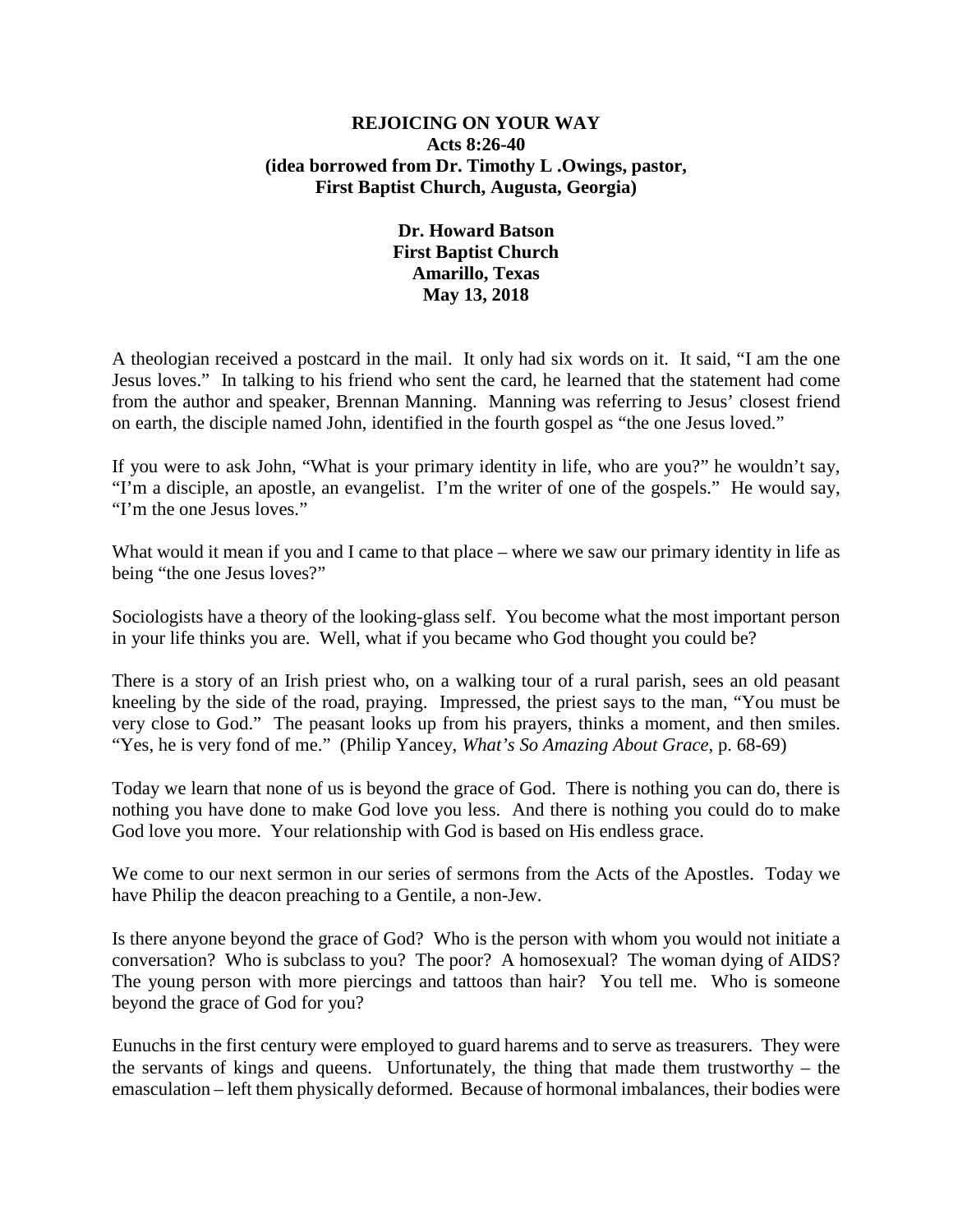affected, their physical development irregular. Some historians think their arms and their legs grew longer than normal. They were odd.

But something more is going on with this eunuch's story.

Eunuch's were considered to be less than fully human ("No one who is emasculated shall enter the assembly of God," Deuteronomy 23:1), less than fully human in the eyes of the Jews. The eunuch had been to Jerusalem. Perhaps he had heard the story about Jesus, the crucified rabbi. He'd gone to worship.

Look at the end of verse 27 ...and he had come to Jerusalem to worship.

But no matter how loyal he was to the God of Israel, no matter how far he had journeyed to worship the God of the Jews, he could never be a Jew. He could never be a full member of the people of God. He was an outcast. He was forever separated, forever estranged. He could read the Bible, the Old Testament scripture – why, he even had a copy of the scroll of the prophet Isaiah. That was a rare possession in those days. He could pray. He could fast. He could give alms to the poor. He could observe all the Jewish laws. He could do everything – even more than most Jews did – but he was forever beyond the community. He was always beyond the barrier of being part of the people of God.

But eunuchs embraced Isaiah 56:3b-5

Nor let the eunuch say, "Behold, I am a dry tree." For thus says the Lord, "To the eunuchs who keep My sabbaths, and choose what pleases Me, and hold fast My covenant, to them I will give in My house and within My walls a memorial, and a name better than that of sons and daughters; I will give them an everlasting name which will not be cut off."

This passage promises that in the *eschaton,* the end, they would be returned to full worship.

Philip, the deacon, felt the most unusual leading in his life. Look at verse 26. "But an angel of the Lord spoke to Philip saying, 'Arise and go south to the road that descends from Jerusalem to Gaza.' (This is a desert road.)"

It's interesting. Philip, in the beginning of this chapter, has preached to many Samaritans, to multitudes. And yet Philip, the one who had preached to the masses, was now going to be sent by the Holy Spirit to share Christ, face-to-face and one-on-one, with the most unlikely character – with an Ethiopian, an African eunuch.

Philip had this crazy idea, a longing, a nudge from the angel of the Lord – one that really seemed off-the-wall. It was one thing to go to the Samaritans, but now he moves close to the absurd.

"Hey, Philip," said the angel, "get up and go down the south road from Jerusalem. Go down the Gaza road, the desert road." Gaza was the last stop for water in southwestern Israel before entering the desert on the way to Egypt.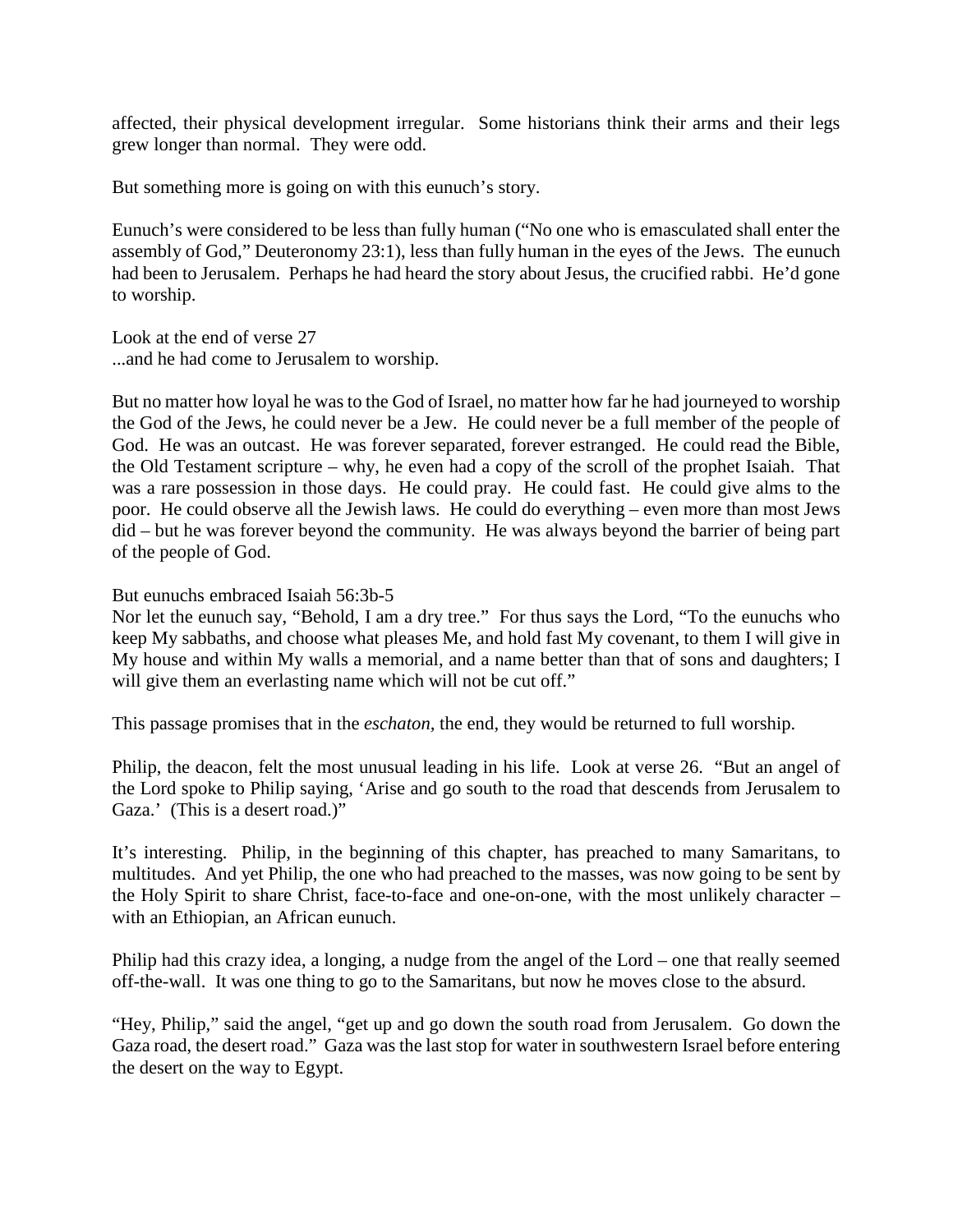Does anyone ever hear from God to go down the Gaza road? Philip did.

The eunuch from Ethiopia was riding, plodding along slowly in his chariot. The fact that he had a chariot meant that he was a man of great wealth. The fact that he really had a copy of the scroll of the prophet Isaiah meant that he was a man of means. He was connected politically. But he was an outcast religiously. He was beyond the barrier of respectable folk.

He, however, was a God-fearer – a non-Jew who worships the Jewish God.

He was chauffeured along his chariot, plodding along carefully, and he was reading a passage (probably aloud) from the prophet Isaiah. He lingered in that remarkable passage of scripture where we learn about the sacrifice of the Christ for us. Look at what he read.

Verse 32 He was led as a sheep to slaughter; And as a lamb before its shearer is silent, So he does not open His mouth. In humiliation His judgment was taken away; Who will relate His generation? For His life is removed from the earth.

Philip ran up right next to the chariot and asked, "Do you understand what you're reading?"

"How can I," he said, "unless someone guides me." The eunuch asked Philip, "Tell me, what's going on in this text? Is the man talking about himself, or is he talking about someone else? Who is it who suffers the humiliation, the shame? Who loses their life?"

The word for guide (*hodegeo*) is used for leading a blind person.

I love the response that Luke gives. Look at verse 35. "And Philip opened his mouth, and beginning from this Scripture he preached Jesus to him." To "open the mouth" in Acts indicates a "lecturing on scriptures" (Acts 10:34; 18:14).

Maybe Philip told him something like this:

Sir, you couldn't know it, but the prophet is talking about Jesus. He has more in common with you than you could possibly imagine. Jesus, too, was rejected. He, too, was an outcast. He dangled on a tree – crucified, buried. And we believe. And we have seen the risen Christ. He lives.

Even as Philip talks, grace is beginning to beam into the eunuch's life. As he hears the good news he wonders to himself, "Maybe there are no barriers at all. Maybe I have been told a half-truth. Maybe the gospel is for me, too."

Good news begins to well up in his soul. The more Philip talks, the more the waters of grace begin to spring up in that barren, dry life. There is a new life, a new future.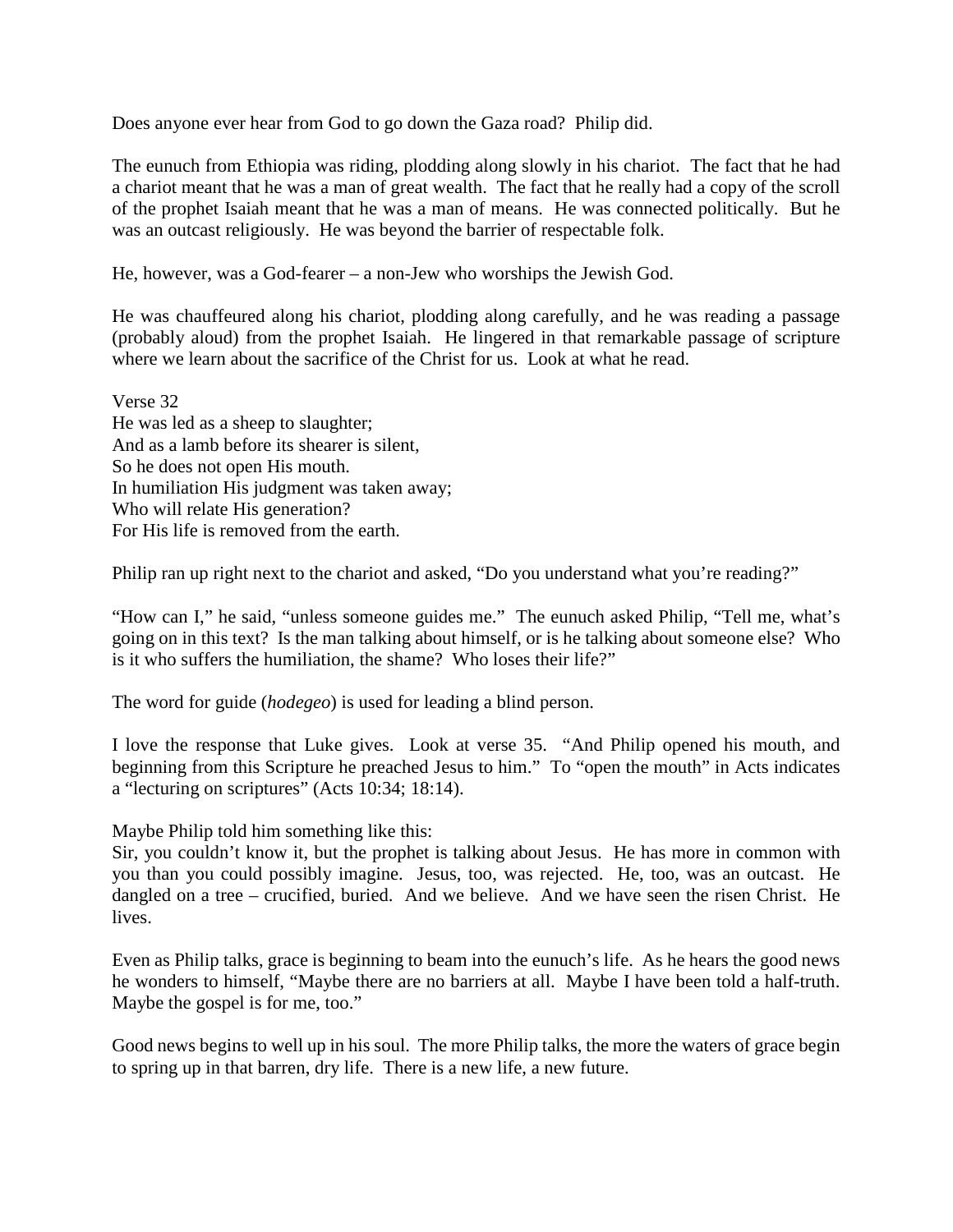As God would have it, the chariot goes (verse 36) right next to a pool of water. "Look! Water!" he says. "Look! Water! Can I be baptized?"

He was probably really asking a question like this: "Are the barriers really removed? Is the good news of God really for me, a Gentile, a eunuch? Is my physical barrier something that we can overcome? Is the racial prejudice against me something that has truly fallen in Christ? Look, there is water. Is the story of the crucified Christ really for me? Look! Water! Can I be baptized? Look! Water! Can I be plunged into that water and die with Him and be resurrected with Him? Look! Water! Can I, too, have my sins washed away? Look! Water! Can I enter into the initiatory rite that makes me part of the people of God? Look! Water! Can I start life anew? Can I be plunged into the grace of an almighty God?"

Baptism is a powerful symbol. It says that what's happened on the inside of us is made public on the outside. Like Jesus died, we go under the water. And like Jesus was resurrected, we come out of the water. It's a metaphor of death and burial and resurrection. That's New Testament baptism – immersion into the water that represents participation with Christ on the cross. It is your faith in Christ that saves you. It is your baptism that declares that salvation.

It's a symbol not only of dying and rising with Christ, but a symbol of having our sins washed away. "Arise and be baptized," it says in the Acts of the Apostles, "and wash your sins away."

Maybe the eunuch was thinking: "For years I've traveled to the temple in Jerusalem at holy days. I've seen the laver of water where people could be baptized and brought into the people of Israel. I've never been given that opportunity. Here's water. How about here? How about right now?"

The chariot stopped. The two men got out. The chauffeur held the horses. We are told that Philip and the eunuch went down into the water together. And Philip baptized the eunuch, now his brother in Christ.

Look at him. Look at him closely. He comes out of those waters a transformed person.

There is a road to Gaza – a road that goes south, a desert road, a road that leads out of Jerusalem, the center of religiosity – for all of us, a place where the Spirit nudges us to go, where He allows our life to intersect with someone so unlikely for us as the Ethiopian eunuch was so unlikely for the deacon Philip.

There is something that impresses me, although I don't see it all that often – maybe that's why it impresses me, it's a rarity – when I conduct a funeral and I look at the congregation and see an eclectic crowd. I'm burying a Caucasian Baptist woman and I look in the congregation and I see African-Americans, folks from Latino descent, Asians, and Caucasians, and I realize this woman had friends from many different places. She loved beyond the barriers that sometimes keep the rest of us loving people mostly who are already much like ourselves.

It doesn't happen often, but occasionally I see folks at the funeral who have gone beyond cultural barriers with something more powerful than the color of skin or the level of income – or even language. And that something is a unifying grace. Heaven forbid, if I did your funeral tomorrow,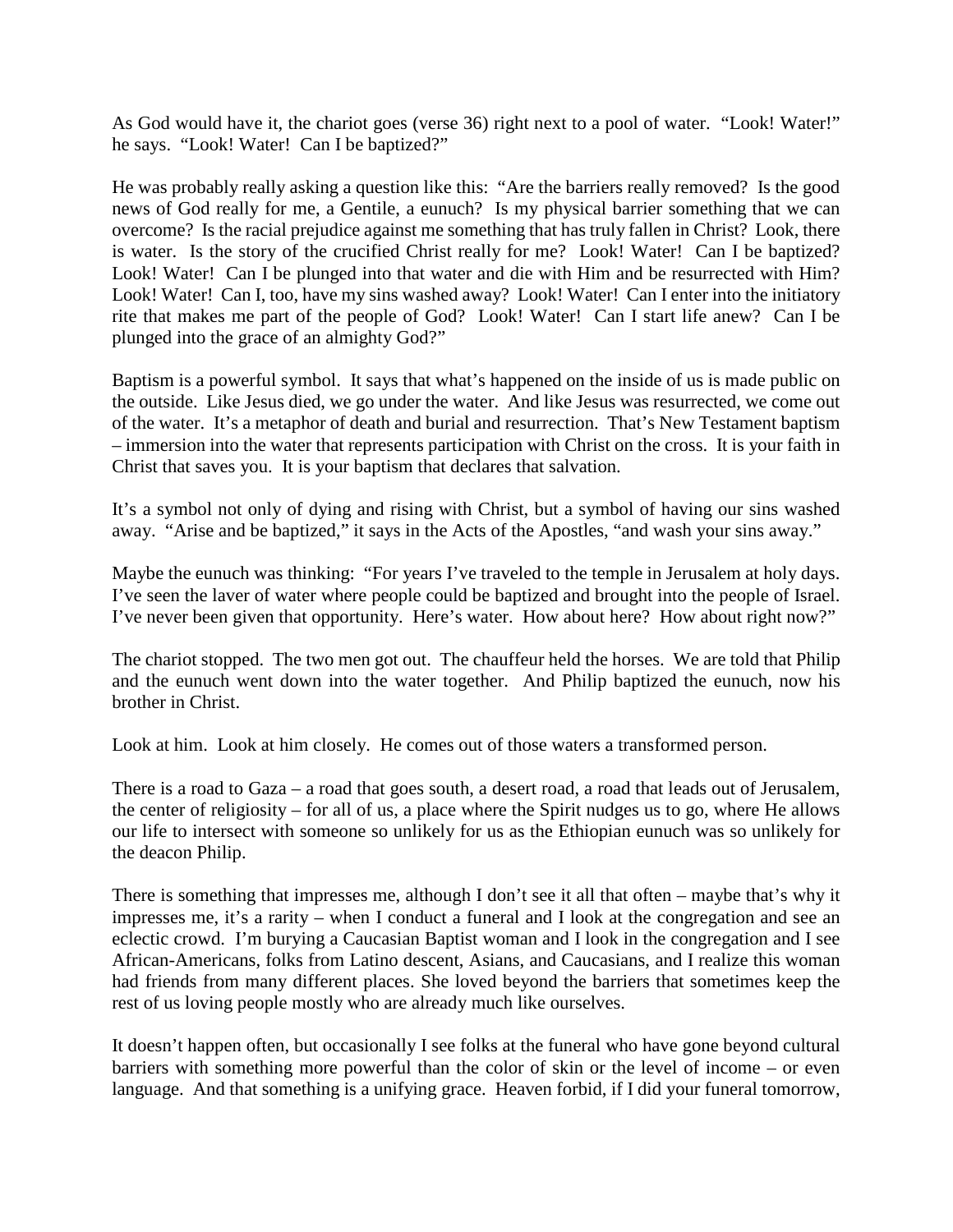what kind of crowd would I see? Have you even considered going to Gaza to reach out to those who seemed to you before to be unreachable?

There is a road out of your life, and a road out of my life, that ends up in Gaza.

Remember, "Philip, get up, go down the south road from Jerusalem. Go down the Gaza road, the desert road."

We all want to go to Jerusalem. We want to sing the Songs of Ascent as we climb that holy hill. "We're marching to Zion." Everybody likes to sing that one. But nobody really wants to sing, "We're going down to Gaza." When we rewrite the hymnal, let's take that one out. We don't like the Gaza song. We want to go up to Zion.

Everybody wants to go up. Who dares go down the desert road to Gaza? Who dares allow their culture to be intersected with the culture of another?

We learn a lot from this text. We learn it's our responsibility, as part of the people of God, to allow our lives to intersect the lives of the unlikely as we share the gospel. We have a responsibility, just like Philip, to initiate relationships with the spiritually marginalized who are longing for guidance. You notice he didn't ask Philip for a teacher. He asked him for guidance. "How can I understand unless someone guides me?" (verse 31). A teacher tells you what to do. A guide goes with you – as Philip went with the eunuch, even into the water.

The Italian novelist Ignazio Silone wrote about a revolutionary hunted by the police. In order to hide him, his comrades dressed him the garb of a priest and sent him to a remote village in the foothills of the Alps. Word got out a new priest was in town, and a long line of peasants appeared at his door, full of stories of their sins and broken lives. The make-believe priest protested and tried to turn them away, but to no avail. He had no recourse but to sit and listen to the stories of people starving for grace.

Everyone is starving for grace

Maybe we, too – maybe you individually – maybe we, as the corporate people of God, need to hitch a ride to Gaza.

- •Maybe we need to hitch a ride to listen to the cries of the single mother whose son needs a positive role model in his life, a father figure.
- •Maybe we need to hitch a ride to cry with the young person who has lost her innocence and wonders whether God loves her, whether she can ever love herself again.
- •Maybe we need to hitch a ride from Jerusalem religiosity to a Gaza-faith.
- •Maybe we need to hitch a ride to move from "pew Christianity" to "do Christianity," to doing the love of God rather than simply talking and studying about it.
- •Maybe we need to hitch a ride to says yes to teaching children in our church, to being a chaperon, a sponsor, to working in some of the many outreach and mission endeavors of this fellowship – they are too numerous to even mention, to being out there on the Gaza road for Christ.
- •Maybe we need to hitch a ride with a family trying to cope with a mentally challenged child.
- •Or with a divorced man or woman who needs uncommon grace.